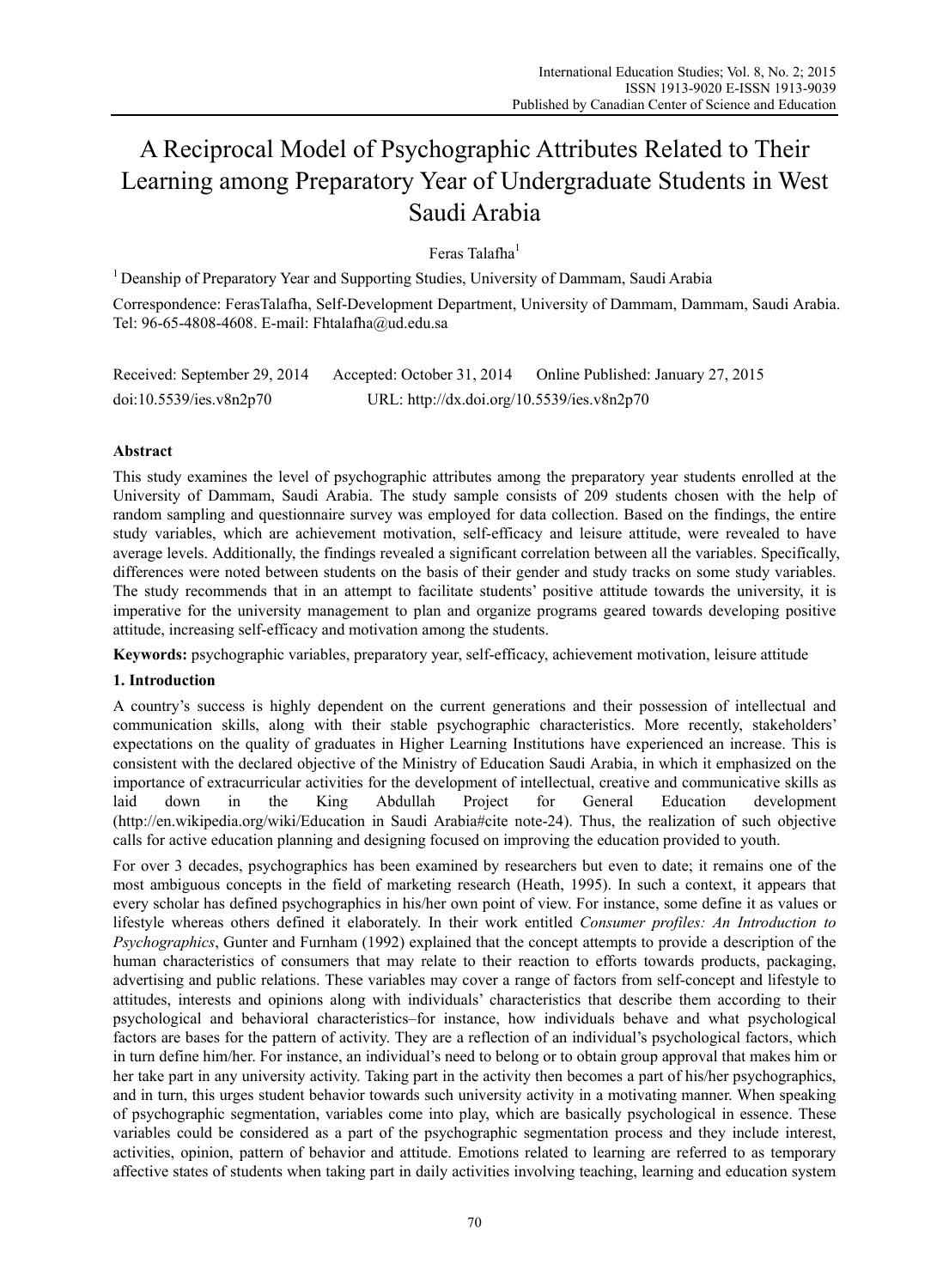assessment. Thus, this study is focused on studying preparatory year students, a group that represents a challenging transition period and that has been overlooked in the literature pertaining to education (Bradley, 2012; Beard, Clegg & Smith, 2007; Hill & Reddy, 2007).

## *1.1 Problem Statement*

On a global scale, educating youth and ensuring their success are required to meet the increasing demands of a dynamic global economy and to promote the well-being and the quality of life. People generally experience different types of effects brought about by these challenges that adversely influence their psychosis and their social, cognitive and behavioral aspects. Such effects differ from one individual to the next and hence, their reactions towards them also vary. Studies such as Appleton, Chrisenson, and Farlong (2008), Raver and Knitzer (2002), and Ackerman, Kogos, Youngstorm, Schoff, and Izard (1999) related adolescent issues to a dip in self-esteem, behavioral issues combined with adverse influence from peers, and failure in school performance, lack of social and emotional skills and social adjustment skills.

In the context of Saudi Arabia, a few studies have highlighted issues pertaining to the adolescent phase like emotional and behavioral issues, social issues, psychological issues, lack of leisure, lack of self-esteem, self-injury, and lack of social connectedness (Abo-Zeid et al., 2009; Abdel-Fattah et al., 2004; Al-Hattab, 2006; Al-Anazi & Al-Shamli, 2011; Jdaitawi, Motawa, & Al-Nabrawi, 2013). These issues may result in the individual's lack of tendency towards task performance, effective studying, and effective memorization of details; attempt to steer clear of failure, selection of effective performance settings, setting and achieving goals and maintaining effort for a span of time. Over the past decades, the main reasons for these issues are explored by researchers for the purpose of taking recourse against them, where majority of them mentioned the role of psychographic attributes in education. Related to these attributes are values, self-concept and lifestyle. Specifically, Plog (1994) contended that psychographic characteristics could generate individual groups having similar lifestyles and interests. More recently, Azniza et al. (2013) showed that psychological constructs are significant factors that could lead to the enhancement of the student's success, particularly university level students.

In sum, researchers are of the consensus that psychographic attributes are major factors that could bring about superior well-being and in turn, enhance successful university performance and involvement in extra-curricular activities (Aznina et al., 2013). Nevertheless, studies dedicated to examining the concept in a general context, and in the context of Arab countries are still few and far between. Therefore, the present study contributes to literature by examining the psychographic attributes among preparatory year university students in general, and in Saudi universities in particular. In addition to the above, prior studies remained focused on the diagnosis of these variables in individual educational Western settings, and to the best of the researcher's knowledge, no study of this caliber has been conducted in the Arab region.

## **2. Literature Review**

## *2.1 Psychographic Variables*

Psychographic elements refer to individuals' characteristics that define them according to their psychological and behavior makeup–in other words, how people behave and the psychological factors that underlie the activity pattern. It primarily consists of three components, which are attitude, interest and opinion. These are also considered as psychographic profile in the AIO framework employed to study lifestyle according to quantitative measure. In particularly, psychographic analysis is a method that examines the way students live, their interests and their likes, which are all representations of their lifestyle as the analysis is dependent on several statements concerning an individual's activities, interest and opinion (Aznina et al., 2013). Hence, the present study examines three psychographic factors namely achievement motivation, student's leisure attitude and self-efficacy. Achievement motivation refers to the inclination to do well for the entertainment of inner feeling concerning personal achievement (McClelland, 1987), while self-efficacy is described as the individual's belief in his capabilities to organize and carry out courses of action needed to generate achievements (Bandura, 1997, p. 3). Lastly, leisure attitude refers to a psychological construct that comprises of emotional, cognitive and behavioral elements (Maio & Haddock, 2010).

Prior findings showed that the first two elements are related and that the student's self-efficacy beliefs regarding his/her capabilities to process academic curricula may affect his/her motivation and learning (Schunk, 1991). In other words, when students are convinced that it is difficult for them to understand material, they will possess low self-efficacy for learning. On the other hand, students who are convinced that they can handle and process information, will possess high self-efficacy for learning, and in turn, perform these activities with greater motivation. Studies dedicated to this area of research showed that self-efficacy and motivation are correlated (e.g.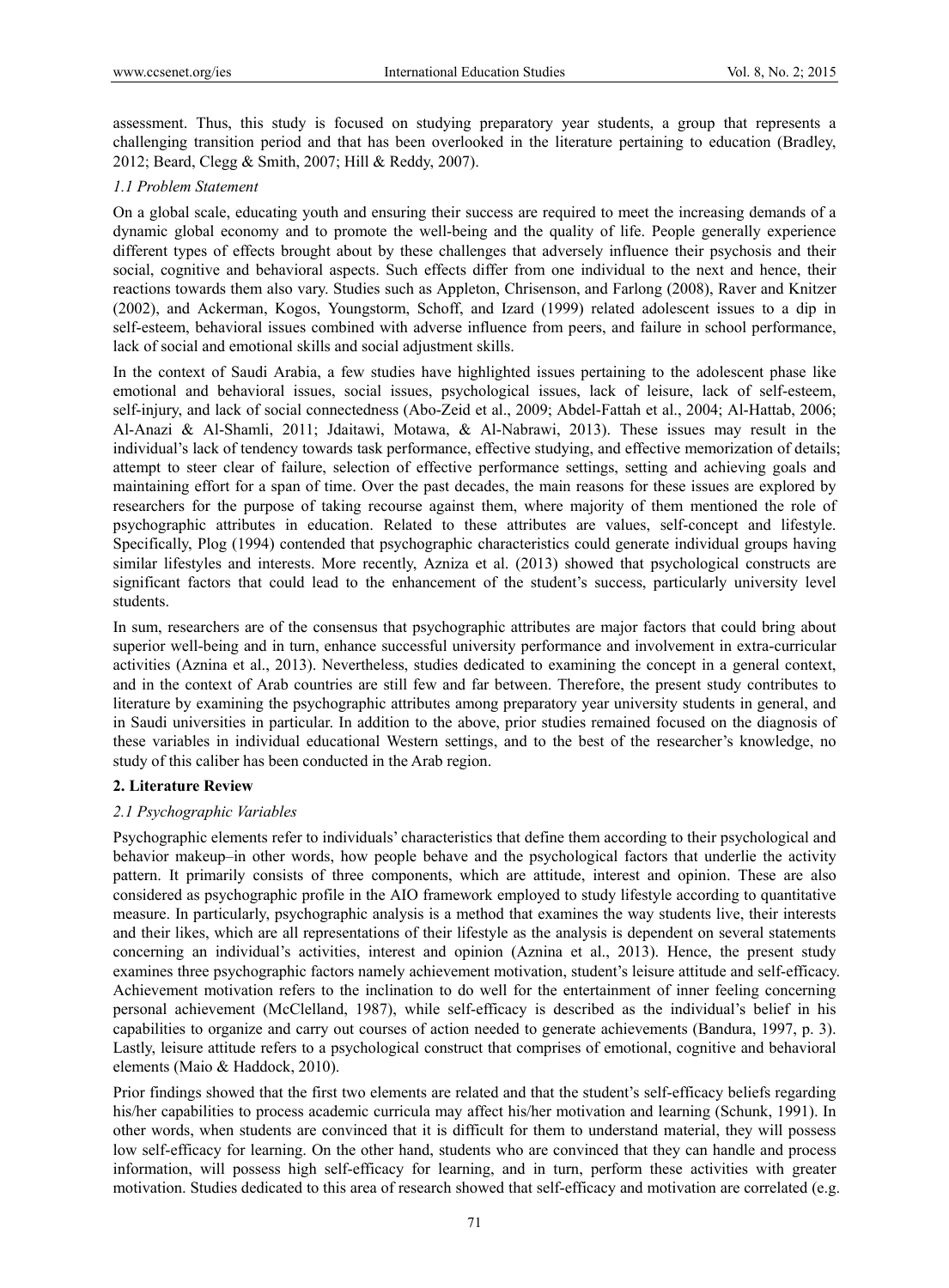Pajares, 1996; Elias, Noordin, & Mahyuddin, 2010). Specifically, Elias et al. (2010) revealed a significant and positive correlation between achievement motivation and self-efficacy and Hagger et al. (2002) demonstrated that motivation predicted leisure behavior and that self-efficacy was moderately correlated with leisure behavior. Moreover, other studies like Yordy and Lent (1993) and Armitage and Conner (1999) found self-efficacy to be a significant predictor of physical activity. In this regard, Brawley and Martin (1995) revealed that self-efficacy contributed 3-25% of variance in both physical activity and exercise behavior.

To conclude, only few researchers have dedicated their work to examining psychographic variables in the context of Saudi university students. Hence, this study is developed to investigate the relationship among achievement motivation, self-efficacy and leisure attitude among preparatory year university students enrolled at the University of Dammam, Saudi Arabia. The study contributes to literature by highlighting the differences of psychographic variables between the students according to gender and study tracks.

#### *2.2 Purpose of Study*

This quantitative study aims to determine the psychographic attributes among preparatory year students and the correlation among the variables and to conduct a comparative analysis of the psychographic attributes of the various models employed in different tracks and gender. In sum, the study objectives are;

To determine psychographic attributes among preparatory year university students in the University of Dammam, Saudi Arabia.

To investigate the correlation between psychographic attributes among preparatory year university students in the University of Dammam, Saudi Arabia.

To conduct a comparison among the psychographic attributes of preparatory year university students in the University of Dammam, Saudi Arabia on the basis of gender.

To conduct a comparison among the psychographic attributes of preparatory year university students in the University of Dammam, Saudi Arabia on the basis of study tracks.

## **3. Study Method**

### *3.1 Research Design*

This study employed the quantitative survey method of study for collection of data. According to Babbie and Mouton (2001) survey refers to the research method that simply notes the phenomenon accurately and provides a description of the observation. Similarly, Stacks (2002) describes the survey method as a method that collects in-depth information concerning respondent attitudes and beliefs, specifically from considerable population samples–in this study, as the number of students is considerable, it is challenging to obtain accurate and authentic data through other means besides the survey method.

#### *3.2 Population/Sample*

Students enrolled in the preparatory level in the University of Dammam, Saudi Arabia make up the sample study. It is not possible to include the entire students in the study and hence sampling is conducted where the researcher selects a subset to represent the larger population. The sample comprised of 209 undergraduate preparatory students, divided by gender as follows; 120 male students and 89 female students. The students were studying in three tracks namely medicine, engineering and science, and were characterized by similar demographics with few differences in their teaching and learning process.

#### *3.3 Procedure*

The study sample of 209 students (female and male) enrolled in three tracks in the University of Dammam, participated in the study by filling up the questionnaire. Data collection was conducted towards the end of the second semester of 2013/2014. They were requested at the end of the timetable session by the researcher who also took the opportunity to explain the purpose behind the study.

#### *3.4 Measurements*

A self-report questionnaire was used for data collection–the questionnaire comprised of two sections namely background and psychographic elements. The first section (background) was developed to obtain required information of the respondents like their gender, study track, among other factors that may be needed to shed a light on the differences in their learning related emotions and psychographic attributes. The characteristics were gauged on a five-point Likert scale based on rank justification, ranging from 1 strongly disagree-5 strongly agree. The measurements used for the psychographic attributes were adopted from Azniza et al. (2013). Such measurements comprise of three scales;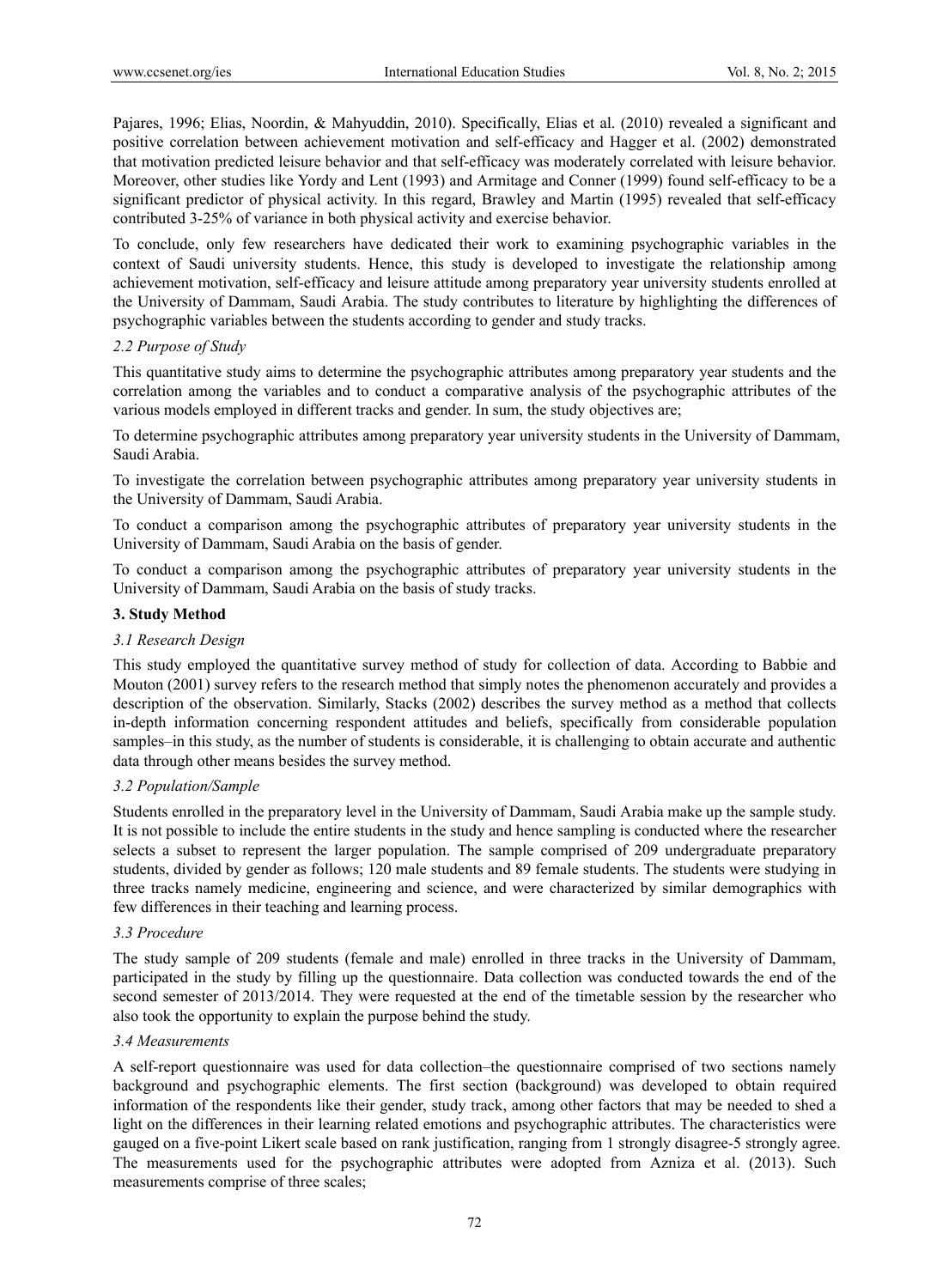Achievement motivation scale: the scale is made up of two dimensions–first, mastery dimension, which consists of 8 questions that examines the students' preferences towards the difficulties they face in their tasks, and second, competitiveness dimension, which consists of 5 questions focused on measuring the students' inclination to win in interpersonal situations. Cronbach's alpha reliability coefficient was applied to this scale, after which the result was found to be 0.89.

Self-efficacy scale: this scale measurement was adopted from Aznina et al. (2013) that is focused on assessing a general take on perceived self-efficacy in order to predict how the students handle day to day challenges in their university life. The Cronbach's alpha reliability for this scale was found to be 0.92.

Leisure Attitude Scale: this scale measurement was adopted from Raghed and Beard (1982). The scale has 18 items that are developed to measure three dimensions namely general knowledge and beliefs concerning leisure, beliefs concerning leisure relationship with health, happiness and work, and other concepts like qualities and characteristics. The Cronbach's alpha reliability for this scale was found to be 0.79.

#### **4. Data Analysis**

Analysis of data was carried out through descriptive statistics, Pearson product moment correlation and MANOVA tests. The study's first objective is to determine the level of psychographic attributes among preparatory university students. In Table 1, the mean score of students in achievement motivation is 3.20, indicating an above than average score and the mean score for self-efficacy is 3.29, also indicating an above than average score. Lastly, the attitude scale of students has a mean score of 3.33. It can therefore be contended that the level of all the psychographic attributes of the students were found to be average.

Table 1. Means scores and standard deviations of participants for the research variables

| Variables                  | N   | Minimum Maximum | Mean | - SD  |
|----------------------------|-----|-----------------|------|-------|
| Achievement Motivation 209 |     |                 | 3.20 | 1 1 0 |
| Self-Efficacy              | 209 | ↖               | 3.39 | 128   |
| Leisure Attitude           | 209 | ↖               | 333  | -895  |

The second objective of this study is to determine the relationship among the students' psychographic attributes. Table 2 lists the statistically significant positive correlations among the variables. Specifically, achievement motivation was found to correlate with self-efficacy at (0.535\*\*, p<0.05), achievement motivation was correlated with leisure attitude at  $(0.649**, p<0.05)$ , and self-efficacy was correlated with leisure attitude at  $(0.669**, p<0.05)$ . These correlations are all positive and significant, indicating that majority of the students are convinced of their abilities, are motivated to perform their university tasks and enjoy their study environment.

Table 2. Correlation matrix of study variables

| Variables              | Achievement Motivation Self-Efficacy |      | Leisure Attitude |
|------------------------|--------------------------------------|------|------------------|
| Achievement Motivation |                                      | .535 | .649             |
|                        |                                      | .000 | .000             |
| Self-Efficacy          | .535                                 |      | .669             |
|                        | .000                                 |      | .000             |
| Leisure Attitude       | .649                                 | .669 |                  |
|                        | .000                                 | .000 |                  |

*Note*. Significant (p<0.05).

The third objective of this study is to conduct a comparison between the levels of psychographic variables between students based on their gender. The results of data analysis dedicated to this objective are provided in Table 3. A two way MANOVA (2x3) test was conducted on the three dependent variables namely achievement motivation, self-efficacy and leisure attitude. The independent exists in male group and female group. An initial set of analysis generated significant main effects based on gender with the dependent variables. The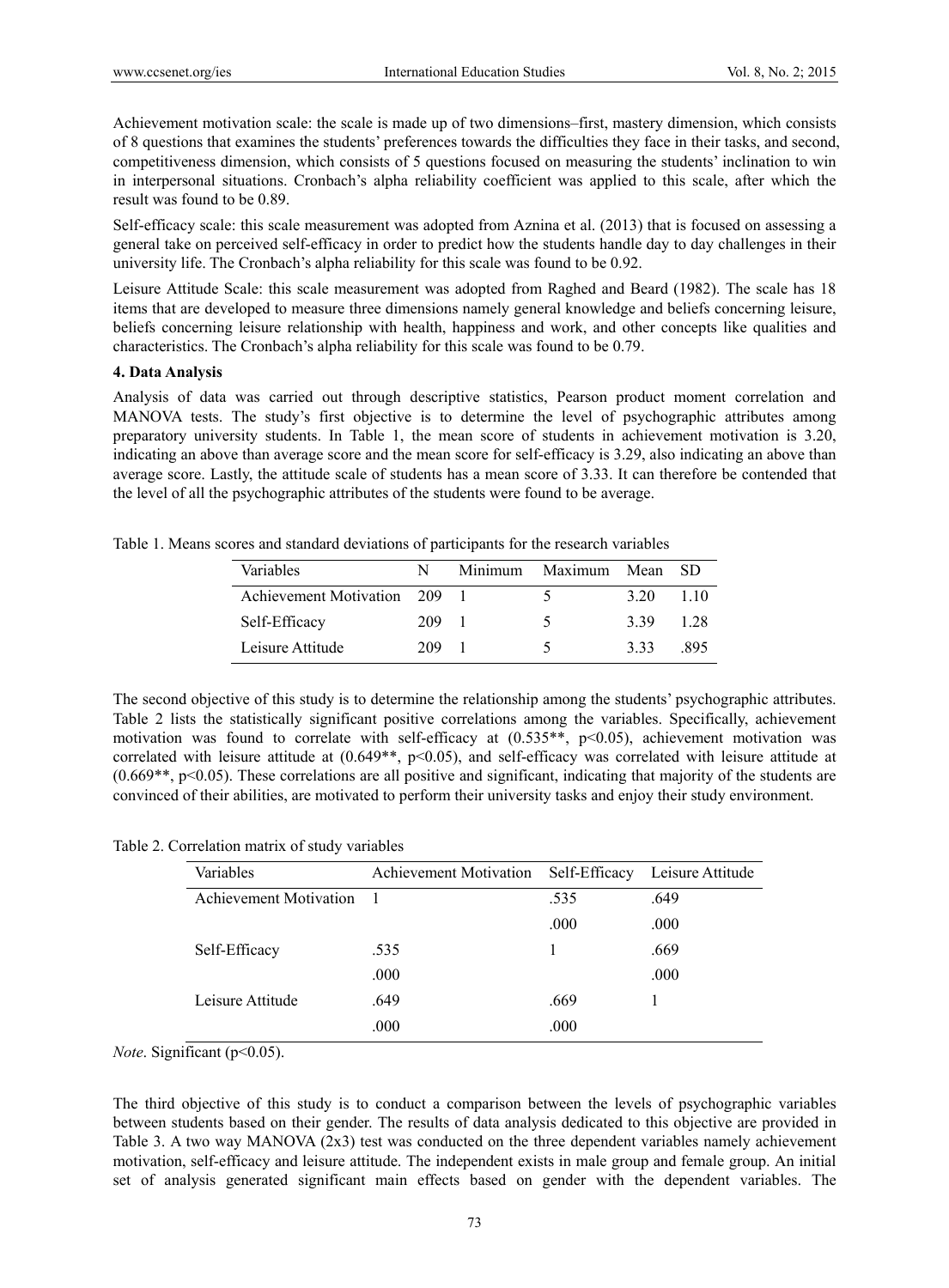homogeneity of variance-covariance assumption that underlies MANOVA is analyzed through box M test, and according to the result, such homogeneity is achieved. Differences were revealed by a multivariate test between the genders on achievement motivation, self-efficacy and leisure attitude mean scores via the Pillais Trace criterion with a statistically significant value of  $(F=3.510, p=.016, >.0.05)$ . The investigation results by the gender group, showed a significant difference at the following values; achievement motivation (*F*=4.111, *p*=.044) and self-efficacy,  $(F=7.538, p=.007)$ , with the exception of leisure attitude:  $(F=1.036, p=.310)$  as presented in the Table 3. It can therefore be concluded that a significant difference exists in the average total score of achievement motivation and self-efficacy with the exception of leisure attitude between genders. Additionally, the average total score of the dependent variables for the male group is considerably higher compared to that of the female group as depicted in Table 4.

| Source | Dependent Variables Posttest  | Type Sum of Square | df  | Mean Square | -F    | P    |
|--------|-------------------------------|--------------------|-----|-------------|-------|------|
| Group  | <b>Achievement Motivation</b> | 4.938              |     | 4.938       | 4.111 | .044 |
|        | Self-Efficacy                 | 12.151             |     | 12 151      | 7.538 | .007 |
|        | Leisure Attitude              | .831               |     | .831        | 1.036 | .310 |
| Total  | <b>Achievement Motivation</b> | 2395.000           | 209 |             |       |      |
|        | Self-Efficacy                 | 2751.000           | 209 |             |       |      |
|        | Leisure Attitude              | 2485.000           | 209 |             |       |      |

Table 3. Results of MANOVA for between-subjects effect of the research variables: P .05

*Note*. Significant (p<0.05)

Table 4. Summary statistics for variables scores (n=209)

| Variables              |      | Males | Females | Total |
|------------------------|------|-------|---------|-------|
| Achievement Motivation | Mean | 333   | 3.02    | 3.20  |
|                        | SD   | 1.04  | 1 15    | 1.10  |
| Self-Efficacy          | Mean | 3.60  | 3.11    | 3.39  |
|                        | SD   | 119   | 136     | 1.28  |
| Leisure Attitude       | Mean | 3.38  | 3 25    | 3.33  |
|                        | SD   | -871  | 927     | 895   |

The final objective of the present study is to conduct a comparison between the levels of psychographic variables between the students on the basis of their study tracks. The data analysis results pertaining to this objective are displayed in Table 5. A three-way MANOVA (3x3) was applied on the three dependent variables (achievement motivation, self-efficacy and leisure attitude. The independent variables exist in the three tracks (engineering, medicine and science). The initial set of analysis generated no significant main effects for students' tracks. Specifically, homogeneity of variance-covariance assumption underlying MANOVA was tested through the use of box M test and according to the results, such homogeneity was achieved. A multivariate test on achievement motivation, self-efficacy and leisure attitude, was conducted via Pillais Trace criteria after which statistically significant result was found at  $(F=1.695, p=.121, >.0.05)$ . The investigation results comparing the dependent variables on their influence upon the independent variable (study tracks) indicated no significant difference among the tracks with regards to achievement motivation (*F*=2.606, *p*=.076) and self-efficacy (*F*=3.040, *p*=*.050*) but a significant difference was found with regards to leisure attitude at (*F*=4.930, *p*=.008) as displayed in Table 5. It can be concluded that a significant difference in the average total score of the independent variable, leisure attitude, exists in medicine students but no significant difference exists between student's tracks on the other two dependent variables.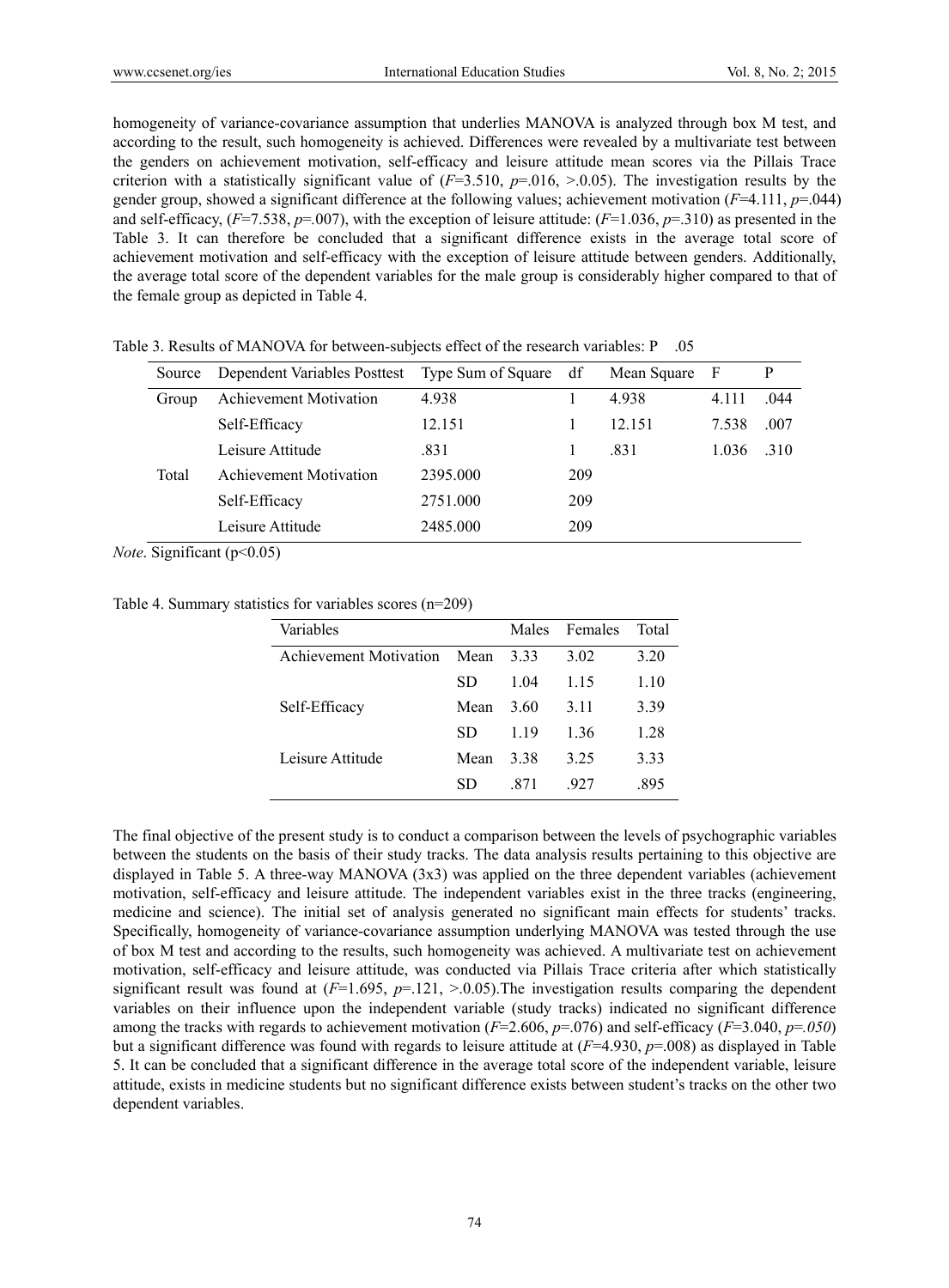| Source | Dependent Variables Posttest Type Sum of Square |         | df  | Mean Square | - F   | P    |
|--------|-------------------------------------------------|---------|-----|-------------|-------|------|
| Group  | <b>Achievement Motivation</b>                   | 6.257   |     | 3 1 2 8     | 2.606 | .076 |
|        | Self-Efficacy                                   | 9.915   |     | 4.958       | 3.040 | .050 |
|        | Leisure Attitude                                | 7.623   |     | 3.811       | 4.930 | .008 |
| Total  | Achievement Motivation                          | 247.303 | 209 |             |       |      |
|        | Self-Efficacy                                   | 335.912 | 209 |             |       |      |
|        | Leisure Attitude                                | 159.268 | 209 |             |       |      |

Table 5. Results of MANOVA for between-subjects effect of the research variables: P .05

*Note.* Significant (p<0.05).

#### **5. Discussion**

The present study examined the psychographic attributes of the students enrolled in preparatory year at the University of Dammam. Based on the obtained results, achievement motivation, self-efficacy and leisure attitude of the students were above average. This may be attributed to the fact that the students were relatively new to the university and they are still in the transition of coping with the environment and thinking about their future majors. Among the primary findings of this study is the significant positive relationship between the three variables which can be explained by the students' beliefs that the faculty environment is meaningful and interesting, thus motivating them and leading to believe in their abilities. The positive relationship between achievement, motivation and self-efficacy is consistent with prior studies (e.g. Landine & Stewart, 1998; Aznina et al., 2013; Majzub & Yusuf, 2010; Elias, Noordin, & Mahyuddin, 2010). This finding is also aligned with the theory of achievement motivation, which posits that students highly inclined to achieve are characterized as future oriented, confident, responsible and is self-efficacious. Also, the positive achievement motivation-leisure attitude relationship is supported by prior studies such as Aznina et al. (2013), Chiu and Kayat (2010). Lastly, the correlation between self-efficacy and leisure attitude is also supported by prior studies that highlighted a positive leisure attitude-self efficacy relationship (e.g. Hagger et al., 2002; Dishman, 2001).

This study's major contribution to literature is the finding that shows significant differences between the genders in terms of achievement motivation and self-efficacy but not leisure attitude. This result is expected and attributed to the male students need to put more effort and their willingness to face challenges compared to girls. Additionally, male students may be more confident in their performance ability in their tracks and in tackling difficult challenges. Finally, no significant differences were found between students' tracks in terms of achievement motivation and self-efficacy, but significant differences were found in terms of leisure attitude. The university students, based on the analyzed results possess serious beliefs of their future as preparatory university students, as this level is crucial for them, in terms of their entrance to the university courses. Hence, the results display their actual beliefs and attitudes concerning the variables. However, students in medicine displayed higher leisure attitude mean scores compared to students in the other remaining tracks (science and engineering). This is an expected result as medicine students are often engaged in social activities and class activities more than other students and may feel more contended in sharing their achievements, which in turn influence their behaviors.

To conclude, this study attempted to conduct an assessment of the complexity between the relationship among achievement motivation, self-efficacy and leisure attitude. Its major contribution lies in the inclusion of gender and tracks in the analysis, which has been neglected by prior studies. What is particularly notable is the gender pattern in the relationship between independent and dependent variables, which is found to in opposite direction between the genders. As for the study limitations, first, study data was collected from self-report measures, which may be susceptible to inflated biases owing to the social desirability effects. Second, the present study design is a correlation design–in this regard, future studies may adopt longitudinal and experimental designs to effectively encapsulate the objective responses and the directionality effects of the variables. Third, the study sample comprised of students from the University of Dammam, Saudi Arabia and thus the results generalizability to other universities should be considered with caution. Future studies may include students from other Saudi universities to provide broader and more generalized findings.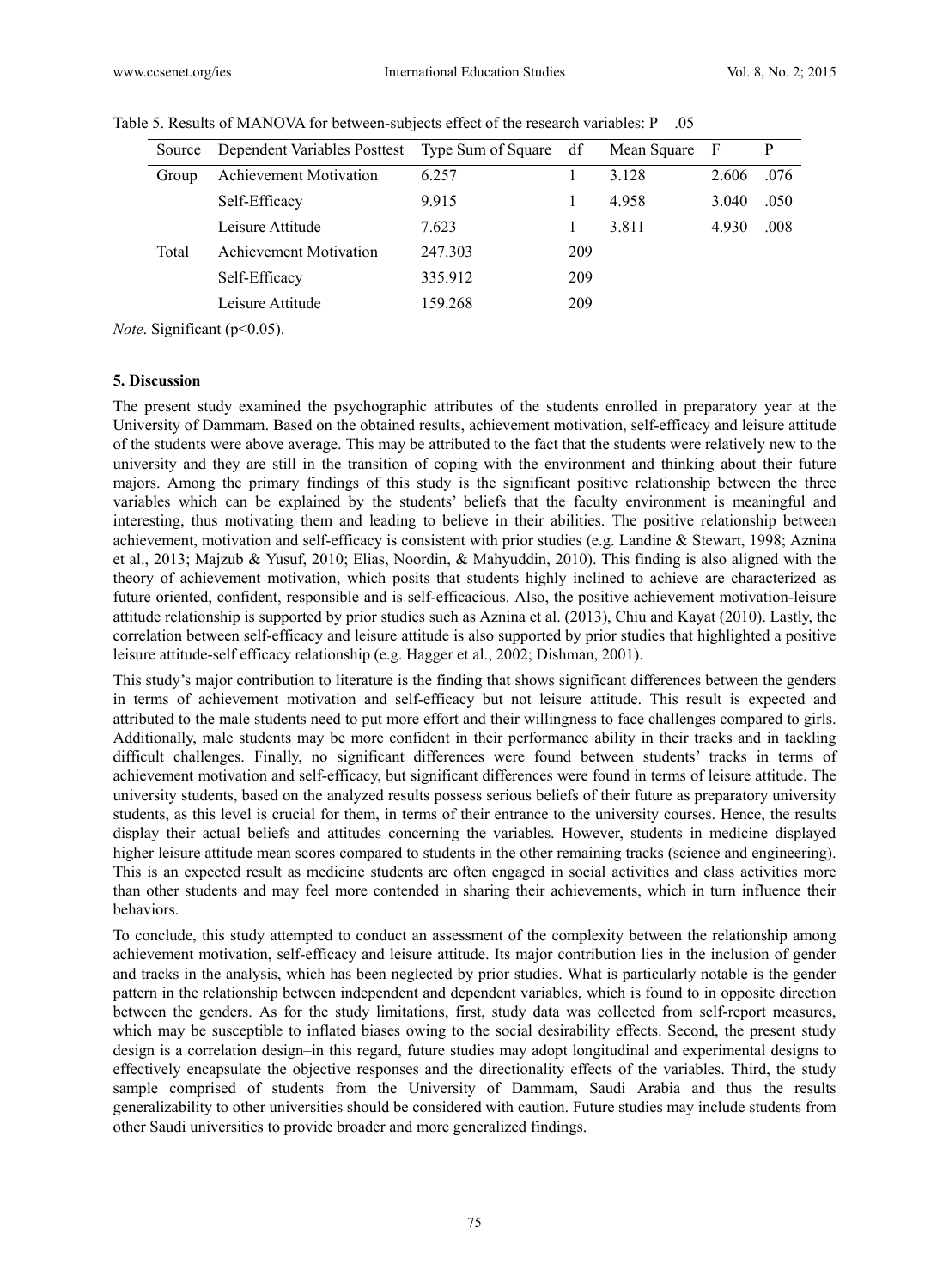#### **Acknowledgments**

"This work was supported by Deanship of Scientific Research, University of Dammam, under award number (2014259)".

#### **References**

- Abdel-Fattah, M., Asal, A., Al-Asmary, S., Al-Helali, N., Al-Jabban, T., & Arafa, M. (2004). Emotional and Behavioral Problems Among Male Saudi School Children and Adolescents Prevalence and Risk Factors. *German Journal of Psychiatry*. http://www.gjpsy.uni-goettingen.de
- Abu-Zeid, A., Hifnawy, T., & Abdel-Fattah, M. (2009). Health Habits and Behaviour of Adolescent School Children, Taif, Saudi Arabia. *Eastern Mediterranean Health Journal, 15*(6), 1525-1534. Retrieved from http://www.who.int/iris/handle/10665/117793#sthash.I50cNDcs.dpuf
- Ackerman, B. P., Kogos, J., Youngstrom, E., Schoff, K., & Izard, C. (1999). Family instability and the problem behaviors of children from economically disadvantaged families. *Developmental Psychology, 35*, 258-268. http://dx.doi.org/10.1037/0012-1649.35.1.258
- Al-anazi, H., & Al-Shamli, A. (2011). Sensation Seeking and Delinquency Among Saudi Adolescents. *European Journal of Social Sciences, 21*(2), 265-286. Retrieved 3 April, 2014, from http://www.europeanjournalofsocialsciences.com/issues/EJSS\_21\_2.html
- Al-Hattab, A. (2006). *Self Esteem and Writing Achievement of Saudi EFL Students in Secondary Schools* (Unpublished Master thesis). Taibah University, Saudi Arabia.
- Appleton, J., Christenson, S., & Furlong, M. (2008). Student engagement with school: Critical conceptual and methodological issues of the construct. *Psychology in the Schools, 45*(5), 369-386. http://dx.doi.org/10.1002/pits.20303
- Azniza, I. et al. (2013). Psychographic profile among potential first class public university undergraduate in Malaysia.Advance in Natural and Applied Sciences, 7(4), 420-424. Retrieved 17 May, 2014, http://www.aensiweb.com/old/anas/2013/420-424.pdf
- Babbie, E., & Mouton, J. (2001). *The practice of social research*. Cape Town: Oxford University Press.
- Bandura, A. (1982). Self-efficacy mechanism in human agency. *American Psychologist, 37*(2). Stanford University.
- Bandura, A. (1986). *Social foundations of thought and action: A social cognitive theory*. Englewood Cliffs, NJ: Prentice-Hall.
- Bandura, A. (1997). *Self-efficacy: The exercise of control*. New York: Freeman.
- Beard, C., Clegg, S., & Smith, K. (2007). Acknowledging the affective in higher education. *British Educational Research Journal, 33*(2), 253-271. http://dx.doi.org/10.1080/01411920701208415
- Bradley, J. (2012). Young people navigating the transition to university: Policy, context and influences. *Educational and Child Psychology, 29*(1), 101-110.
- Chiu, L., & Kayat, K. (2010). Psychological determinants of leisure time physical activity participation among public university students in Malaysia. *AJTLHE, 2*(2), 33-45.
- Dishman, R. (2001). The problem of exercise adherence: Fighting sloth in nations within market economies. *QUEST, 53*, 279-294. http://dx.doi.org/10.1080/00336297.2001.10491745
- Elias, H., Noordin, N., & Mahyuddin, R. (2010). Achievement motivation and self-efficacy in relation to adjustment among university students. *Journal of Social Science, 6*(3), 333-339.
- Gunter, B., & Furnham, A. (1992). *Consumer profiles: An introduction to psychographics*. Consumer Research and Policy Series. New York.
- Hagger, M., Chatzisarantis, N., & Biddle, S. (2002). A meta-analytic review of the theories of reasoned actions and planed behavior in physical activity: Predictive and the contribution of additional variables. *Journal of Exercise Psychology, 24*, 3-32.
- Heath, R. P. (1995). "*Psychographics: Q'est-cequec'est*?" American Demographics: Marketing Tools: 74.
- Hill, R., & Reddy, P. (2007). Undergraduate peer mentoring: An investigation into processes, activities and outcomes. *Psychology Teaching and Learning, 6*(2), 98-103. http://dx.doi.org/10.2304/plat.2007.6.2.98
- Jdaitawi, M., Motawa, A., & Al-Nabrawi, I. (2013). *Analysis of Adolescent period in Saudi Arabia: Social*